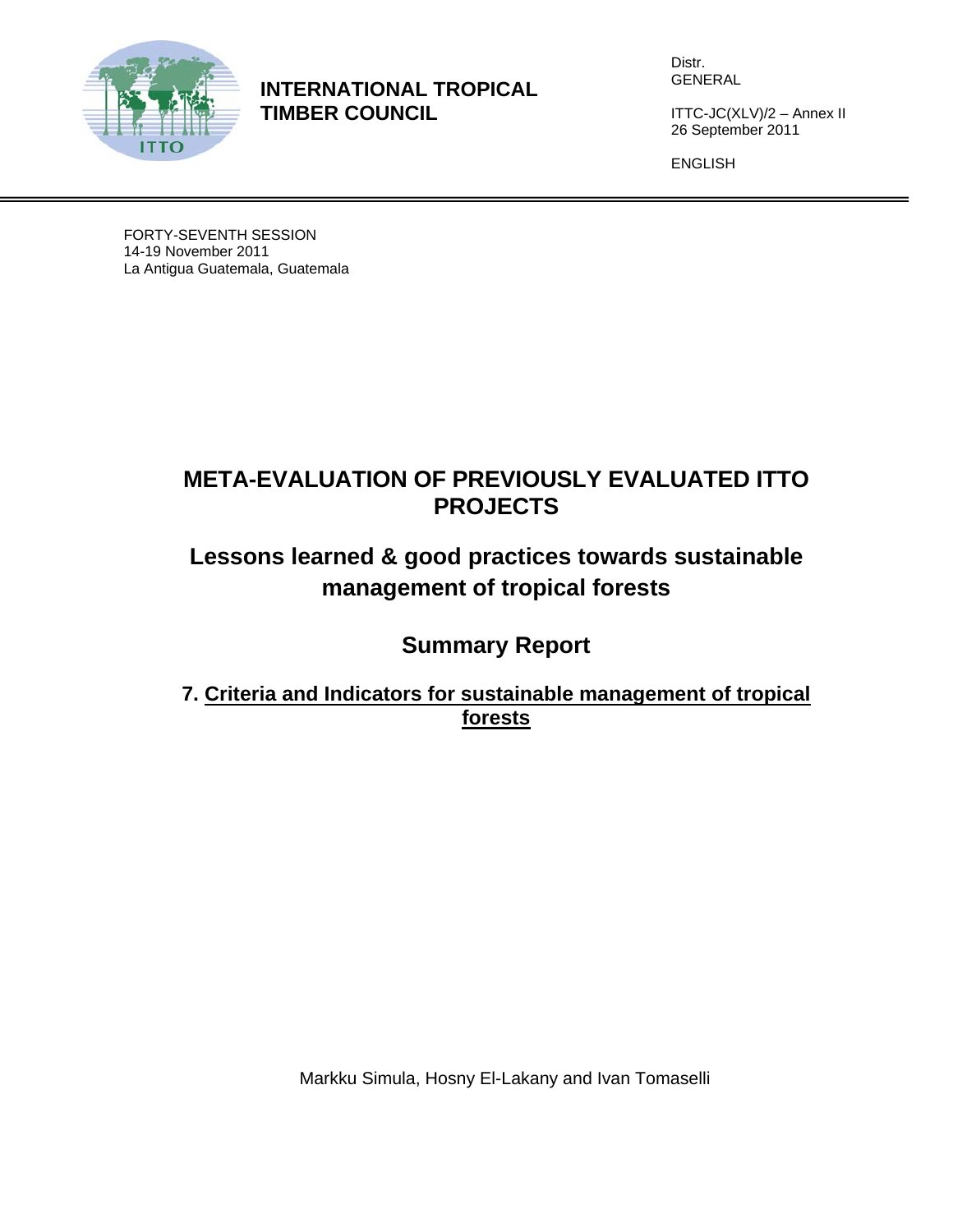#### **THEMATIC SUMMARY REPORT No 7**

#### **Criteria and Indicators for Sustainable Management of Tropical Forests**

#### **1. INTRODUCTION**

The ITTO Criteria & Indicators for Sustainable Management of Tropical Forests (C&I) were originally published in 1992 and since then they have been revised; training and other support have been provided to countries to facilitate C&I implementation. The purpose of a common set of C&I has been to facilitate governments, forest managers, communities, smallholders and other stakeholders in monitoring, assessing and reporting on the status of forest management and progress made towards sustainable forest management (SFM) at the national and forest management unit (FMU) levels. The ITTA includes several Objectives that are related to the implementation of the C&I to promote sustainable management of tropical forests, including objective (m) *Encouraging members to develop national policies aimed at sustainable utilization and conservation of timber producing forests, and maintaining ecological balance, in the context of the tropical timber trade* and objective (o) *Encouraging information sharing for a better understanding of voluntary mechanisms such as, inter alia, certification, to promote sustainable management of tropical forests, and assisting members with their efforts in this area*.

The ITTO C&I are aimed at serving as a framework for member countries to develop their own system for assessing and monitoring progress towards sustainability at the national and FMU levels. It is expected that when the indicators are made operational in specific country and local contexts, the information generated can facilitate policy design and ground-level implementation of SFM.

The C&I is therefore a useful instrument which enables countries and FMUs to report on the progress made while revealing areas which need additional efforts to achieve SFM.

#### **2. KEY ISSUES**

- There is still a lot of misunderstanding on the purpose and value-added of C&I as a tool for implementing SFM at national and FMU levels. Clarity is also lacking on what are the necessary enabling conditions for SFM in national and local contexts.
- National C&I have often been developed through a process which identifies in detail what are appropriate indicators in local contexts. Participation of the development process has sometimes been limited to the government agencies rather than including other relevant stakeholders like the private sector, community forest organizations and NGOs.
- The governments of tropical timber producing countries have programmes to promote and enforce SFM policies and practices by the private sector but there is often no comprehensive data on their impacts;
- The most critical level for implementing SFM is the forest management unit level. The private sector and forest communities being responsible for a large proportion of tropical timber production are therefore the key target groups of C&I implementation. However, their participation has been limited in many producing countries where the focus has been in the government-managed forests.
- There is a strong and growing demand among importers and buyers for information on SFM practices of companies producing tropical timber. The C&I is a potentially useful tool for communication but it is still underutilized and not well understood by target groups in the export markets.
- It is the responsibility of the government to ensure a legally defined Permanent Forest Estate, which is a fundamental element of C&I and necessary for FMUs to achieve SFM.
- The complementary roles of C&I implementation and forest certification processes at local level are not well understood. However, the C&I can provide a useful framework for national certification standards.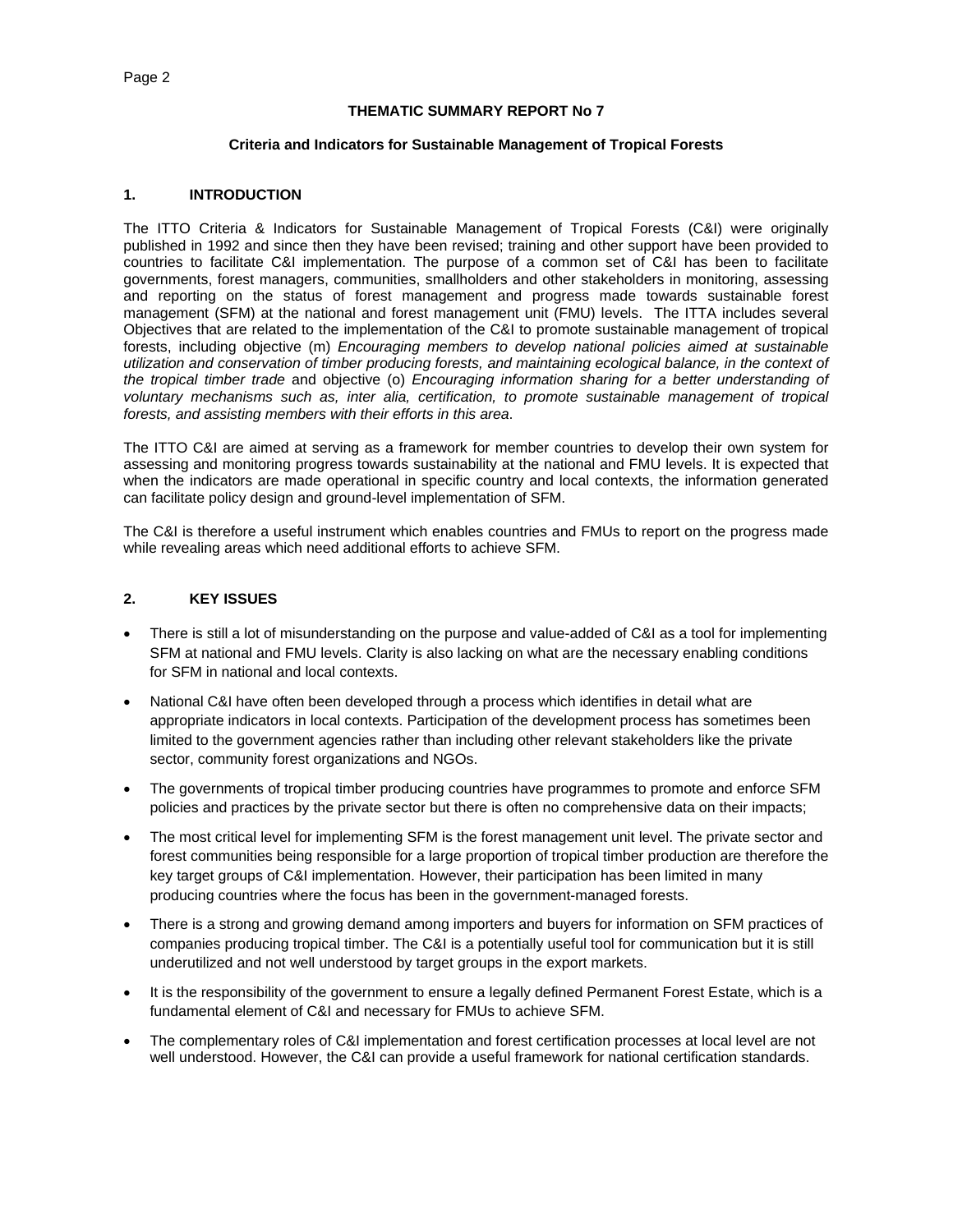#### **3. LESSONS LEARNED**

#### *Project design*

- C&I implementation in ITTO member countries has proved to provide valuable contributions to the current knowledge on SFM at the ground level and major inputs to national policy development. In forest enterprises implementing C&I, it has been demonstrated that managing forestry operations sustainably is not only essential but also feasible.
- Unless the enabling conditions in national forestry policy and company policies are in place as identified in the C&I and various ITTO Guidelines, progress in SFM implementation will be slow.
- Government commitment to SFM based on C&I can persuade the industry and forest communities to embark on systematic efforts to achieve SFM.
- The adoption of C&I as a positive approach has had a powerful psychological and motivational effect on promoting SFM in many countries. However, good communication is necessary over the entire process involving testing, adjusting to local conditions and implementation.
- During the implementation process it is useful to clarify the link between the government regulations on the use of natural resources and the C&I. This can greatly assist forest managers to understand what SFM means in practical forest management.
- It is essential that, at the project planning stage, there is sufficient baseline information on the state of the forest resource as otherwise testing and implementation of C&I may not be meaningful. This would help stakeholders visualize the scale of the problems and the tasks at hand, to estimate the size and time span of the project.
- The absence of baseline data on the state of the forest, for example, also makes it difficult to measure and evaluate some of the C&I project's physical outputs;
- National level processes in developing and testing C&I can be useful in bringing together government agencies, the private sector and NGOs and contributing to a fruitful dialogue on what SFM is and what are the constraints in achieving it. Broad participation strengthens the legitimacy of C&I as a tool to make progress towards SFM.
- Adopting national level C&I and their integration in the forest monitoring system is an important step in the implementation process of SFM. A field manual on how to implement SFM in FMUs may be required to facilitate the operational-level work carried out by forest managers.
- The training strategy is critical for follow-up work to be done to integrate C&I into management and information systems at different levels. Trainees are expected to play two roles: (a) to serve as a pool of trainers to train responsible staff of concession companies and work in educational institutions and training programmes on SFM, and (b) to work as internal assessors in forest organizations or external auditors of independent certification and verification bodies. Trainees should also be able to advise forest managers on corrective actions required to improve present practices.
- Human resource development in SFM needs to be understood as a long-term continuous effort and periodic assessments based on C&I can reveal gaps in the existing skills. In general, countries should prepare comprehensive national programmes for training on the implementation of SFM targeted at forest managers and communities as well as other stakeholders.
- Valuable lessons can be learned from companies and forest agencies in other tropical and non-tropical countries which are also engaged in applying SFM measures.

#### *Project implementation*

 A major risk involved in the implementation of C&I projects has been reluctance of the private sector to participate and share their experiences with others. Industry motivation on the implementation of C&I is linked with government shifting from a purely regulatory approach to one that combines regulation with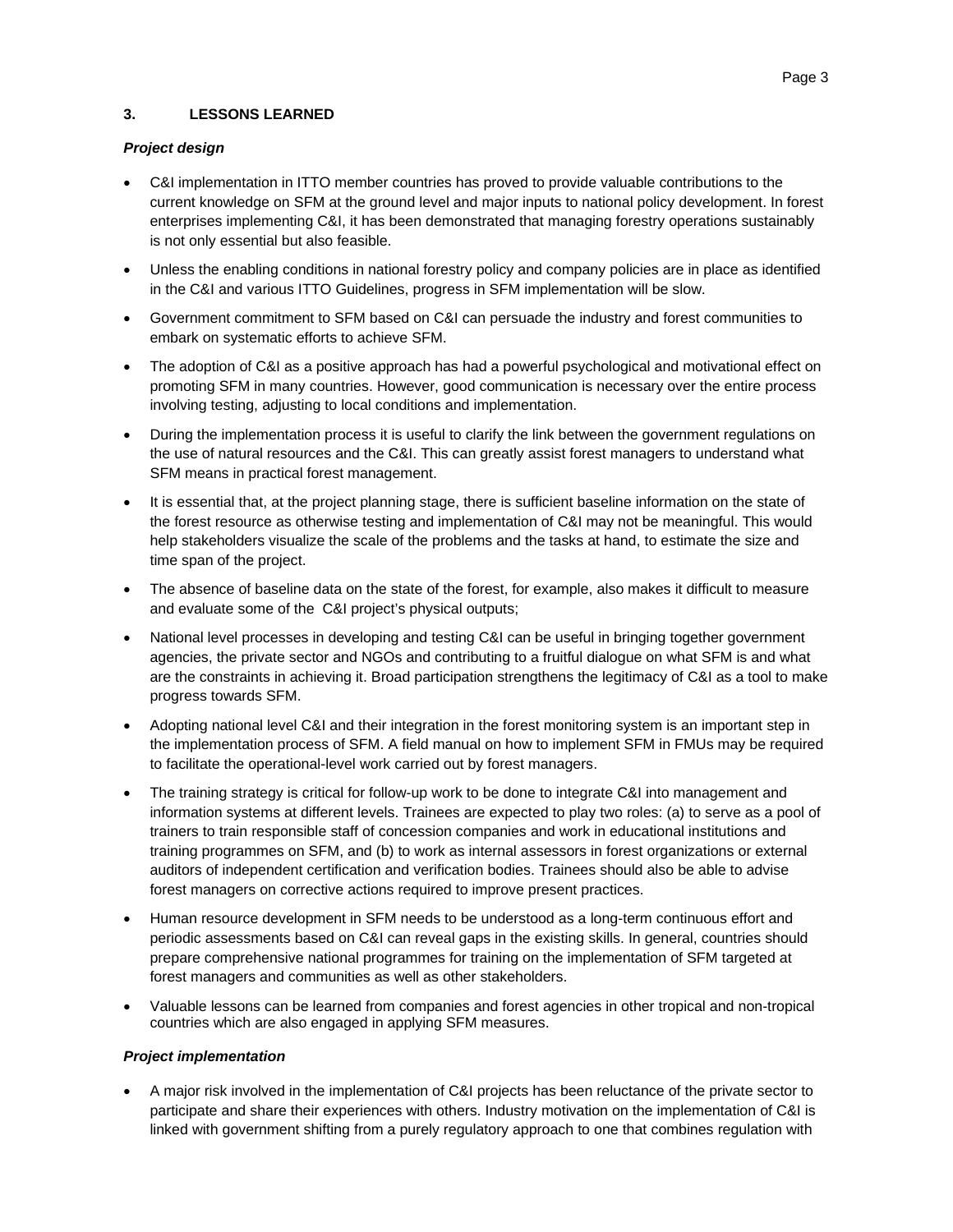incentives and market orientation. There should be clear benefits for companies and communities, such as e.g. reduced bureaucratic requirements to ensure their full participation.

- One reason for reluctance has been the appropriateness of provision of confidential information to other companies and stakeholders. This issue needs careful consideration during C&I related project implementation.
- Lack of involvement of some stakeholders in the national C&I processes has been a critical limitation for dissemination and impacts of the project. The private sector, forest communities and NGOs should be beneficiaries of the results and outputs, and their active participation should be ensured. This involves ready access to information, regular meetings, effective dissemination and broad participation in training events.
- Community organizations are useful in ensuring peoples' broad participation reducing also project costs during the C&I development phase. The absence of community groups in the process has limited project impacts. Specific action is necessary to ensure effective community participation in implementation of C&I projects
- Partnerships have been valuable in C&I projects. Community and NGOs can play a useful role in promoting SFM and assisting FMUs in their efforts to gain efficiency. Building up strong strategic partnerships between the government, the civil society and the private sector is a long-term endeavor which needs to be initiated at the national level during the project formulation stage in order to identify common objectives and ensure transparency and accountability in the C&I implementation process.
- Implications of institutional reforms such as on-going decentralization process, can lead to engaging new stakeholders (local governments, enforcement and environmental authorities, etc.) in the C&I process.
- Many C&I projects have revealed that there is an urgent need to develop better understanding and coordination between the authorities of the central and local governments to avoid overlapping and uncoordinated interventions targeted at FMUs.
- Projects implemented by the private sector often produce important results that would be valuable to government policy development. However, the feedback loop has been weak and there should be a mechanism, identified at project formulation, for validating and bringing the lessons learned to the attention of government (e.g. national workshops, analytical studies).
- Involving representatives from main importing countries in workshops and other phases of C&I projects has proved to be useful for improving understanding on sustainable management of tropical forests in exporting countries.

#### **4. GOOD PRACTICES**

#### *Project design*

- In the participatory project planning process, it is important to explain the positive nature of the C&I and how this tool can help stakeholders in their efforts towards SFM.
- Learning from other countries´ experience is useful when the country has limited experience on C&I implementation.
- Project strategy may include development and implementation of national C&I based on ITTO C&I and their testing which can be on FMU, sub-national or national level, as appropriate.
- The top management of companies participating as pilot FMUs need to be fully informed on the implications concerning sharing of experience on C&I implementation.
- National-level project can preferably be housed in the planning/information unit of the forest agency.

#### Page 4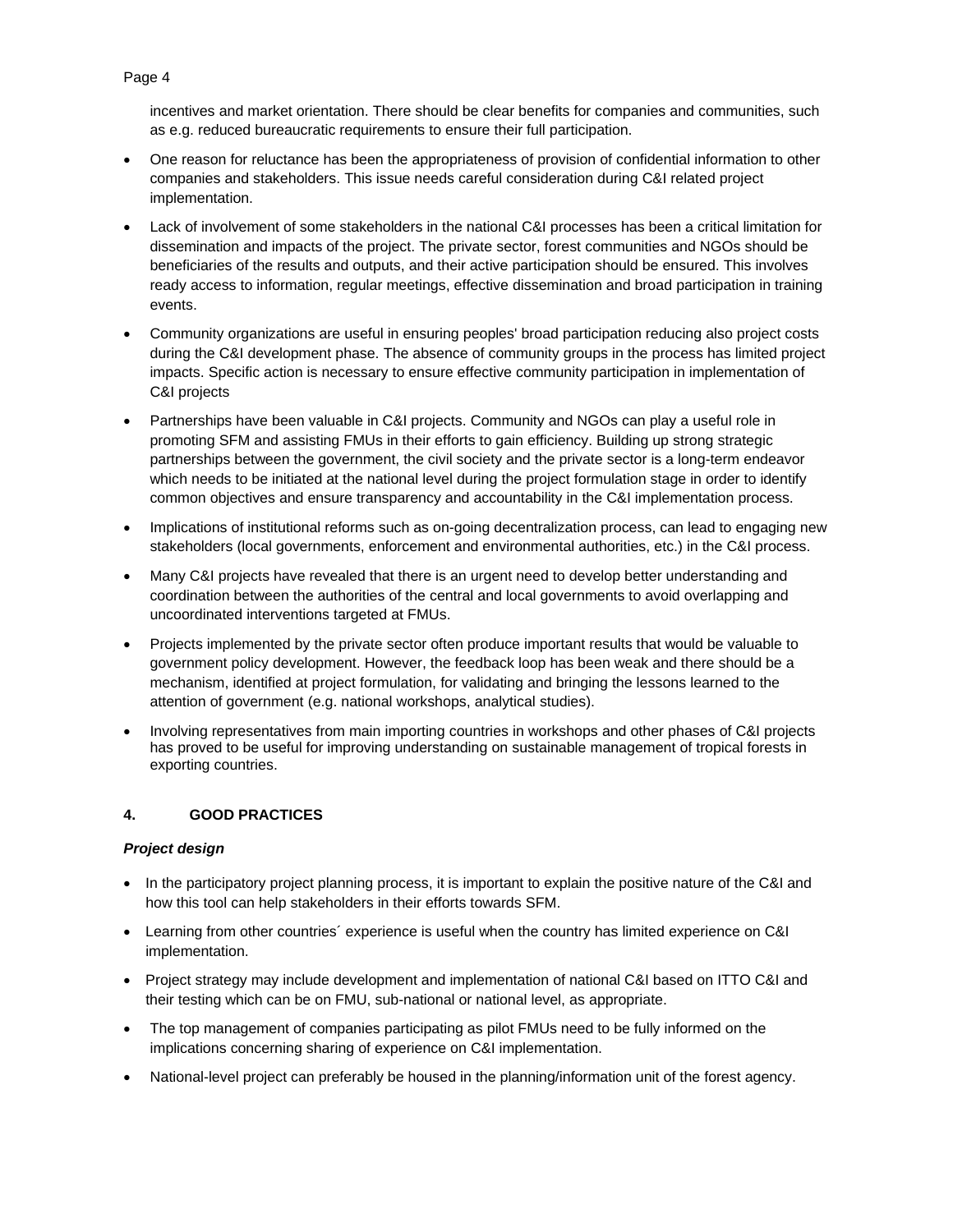#### *Project implementation*

- Strong government commitment to use C&I as a policy tool is critical for achieving the targeted results.
- Participation of all the relevant stakeholders is important in the development of national C&I.
- Close coordination among involved government agencies is necessary.
- Project steering group has a critical role to ensure effective implementation and may be assigned tasks related to feedback of the results to policy decision-making level.
- Multidisciplinary working groups and thematic sub-groups have been useful in elaborating national C&I.
- Community forests may need special measures for their involvement in C&I implementation; pilot FMUs could also include community forests.
- Integration of statistical, economic and forest databases contributes to effective C&I implementation.
- Statistical requirements of reporting to ITTO and other international bodies need to be considered.

#### *Capacity building and dissemination*

- Effective transfer of knowledge to local specialists avoids dependence on external technical assistance.
- Training planning need to cover all the levels and target groups.
- Dissemination of the C&I information produced can ensure sustained stakeholder support to periodic monitoring and other follow-up activities.
- Wide dissemination in different forms to all relevant stakeholders is desirable including yearbooks, information bulletins, newsletters, CD-ROMs, web portals, and other interactive means.

#### *Sustainability*

- Sustainability in the C&I implementation at national and local levels requires periodic review on the progress made for identifying corrective action needs.
- Pilot projects need to include validation of the results and their implications for policy adjustment should be identified.
- Establishment of a partnership engaging the private sector and other stakeholders can ensure their sustained support to improved systems.
- Regional-level sharing of experiences on C&I implementation through networking is helpful for further development.